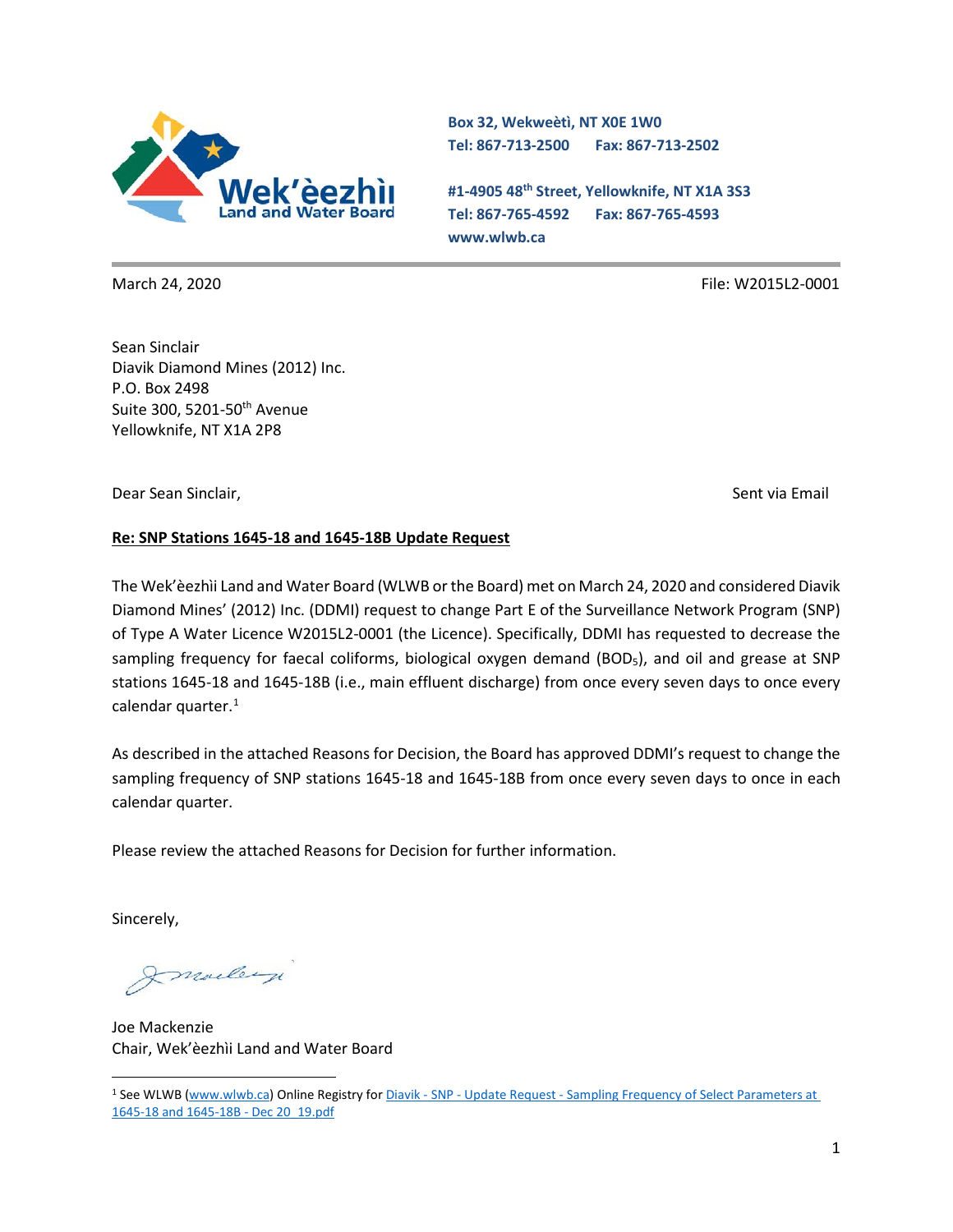Copied: Diavik Distribution List



**Box 32, Wekweètì, NT X0E 1W0 Tel: 867-713-2500 Fax: 867-713-2502 #1-4905 48th Street, Yellowknife, NT X1A 3S3 Tel: 867-765-4592 Fax: 867-765-4593 www.wlwb.ca**

# **Reasons for Decision**

| <b>Reference/File Number:</b> | W2015L2-0001                                                                                          |
|-------------------------------|-------------------------------------------------------------------------------------------------------|
| Licensee:                     | Diavik Diamond Mines (2012) Inc.                                                                      |
| Subject:                      | Request for Change to Sampling Frequency of Select Parameters at<br>SNP Stations 1645-18 and 1645-18B |

# **Decision from the Wek'èezhìi Land and Water Board Meeting of March 24, 2020**

# **1.0 Decision**

On March 24, 2020, the Wek'èezhìi Land and Water Board (the Board) met and considered Diavik Diamond Mines' (2012) (DDMI) request to change Part E of the Surveillance Network Program (SNP) of its Type A Water Licence W2015L2-0001 (the Licence). Specifically, DDMI has requested to decrease the sampling frequency for faecal coliforms, biological oxygen demand (BOD<sub>5</sub>), and oil and grease at SNP stations 1645-18 and 1645-18B (i.e., main effluent discharge) from once every seven days to once every calendar quarter.<sup>[1](#page-1-0)</sup> After reviewing the submission and evidence provided during the public review, the Board has decided to approve the request to change the sampling frequency of SNP stations 1645-18 and 1645-18B.

## **2.0 Background**

The Surveillance Network Program (SNP) is required by Part B, Condition 9 of DDMI's Licence.<sup>2</sup> Part B, Condition 10 of the Licence states that the SNP may be updated at the Board's discretion. Currently, the SNP annexed to the Licence requires DDMI to test sewage parameters for SNP stations 1645-18 and 1645- 18B at 7-day intervals. SNP stations 1645-18 and 1645-18B have been established to confirm compliance

<span id="page-1-0"></span><sup>&</sup>lt;sup>1</sup> See WLWB [\(www.wlwb.ca\)](http://www.wlwb.ca/) Online Registry for Diavik - SNP - Update Request - Sampling Frequency of Select Parameters at [1645-18 and 1645-18B -](http://registry.mvlwb.ca/Documents/W2015L2-0001/Diavik%20-%20SNP%20-%20Update%20Request%20-%20Sampling%20Frequency%20of%20Select%20Parameters%20at%201645-18%20and%201645-18B%20-%20Dec%2020_19.pdf) Dec 20\_19.pdf

<span id="page-1-1"></span><sup>&</sup>lt;sup>2</sup> See WLWB Online Registry for Diavik - Water Licence - [Schedule 1, Schedule 6 and SNP Updates -](http://registry.mvlwb.ca/Documents/W2015L2-0001/Diavik%20-%20Water%20Licence%20-%20Schedule%201,%20Schedule%206%20and%20SNP%20Updates%20-%20Jun%2013_18.pdf) Jun 13\_18.pdf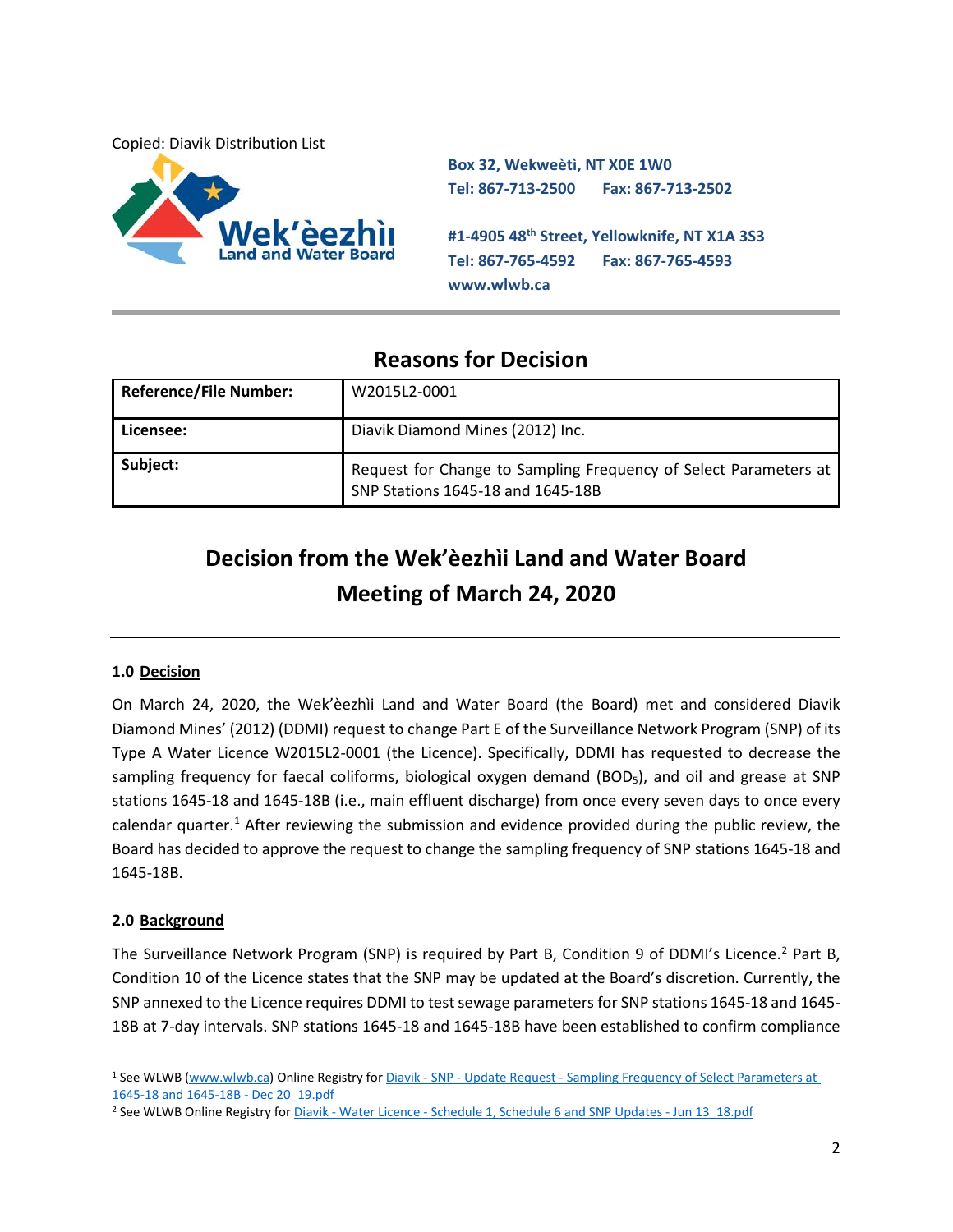with the effluent quality criteria (EQC) and provide information about effectiveness of the treatment plant. In its request, DDMI proposed reducing the sampling frequency from once every seven days to quarterly (i.e., once every three months). DDMI stated that this "would allow for the efficient use of human/other resources and enable continued and effective sampling and monitoring of these parameters prior to the discharge of North Inlet Water Treatment Plant (NIWTP)-treated effluent to the external receiving environment".[3](#page-2-0)

The SNP Update Request (the Request) was distributed for public review on February 10, 2020. Reviewers were asked to provide comments by March 2, 2020. One comment/recommendation was received from the Government of Northwest Territories - Department of Environment and Natural Resources - Environmental Assessment and Monitoring Section (GNWT-ENR-EAM); Fisheries and Oceans Canada (DFO) and the Wek'éezhìi Renewable Resources Board (WRRB) both indicated that they had no recommendations at this time. Proponent responses were submitted by the deadline of March 9, 2020. Reviewer comments and recommendations, as well as proponent responses, are available on the WLWB online registry[.4](#page-2-1)

### **3.0 Reasons for Decision**

After reviewing the submission and evidence provided during the public review, the Board has decided to approve the request to change the sampling frequency of SNP stations 1645-18 and 1645-18B. The reasons for this approval include the following:

• In the Request, DDMI stated that:

To date, test results have shown that the concentrations of these parameters in the NIWTP-treated effluent have been consistently and significantly below the Effluent Quality Criteria (EQC) thresholds (maximum average concentrations and maximum concentration of any grab sample) established for these parameters in the Diavik Water Licence…… DDMI is of the opinion that, from an environmental risk-management perspective and based on the supporting information presented in this submission, there is a rare likelihood of an exceedance of established EQC thresholds for these parameters for samples collected at the points of effluent discharge.

• The Board understands that the short sample hold times for some of these parameters make regular testing challenging for DDMI and note that DDMI stated:

> …quarterly sampling frequency for Faecal Coliforms, BOD5, and Oil and Grease at the two SNP stations (1645-18 and 1645-18B) would allow for the efficient use of human/other resources and enable continued and effective sampling and

<span id="page-2-0"></span><sup>&</sup>lt;sup>3</sup> See WLWB Online Registry for Diavik - SNP - Update Request - [Sampling Frequency of Select Parameters at 1645-18 and 1645-](http://registry.mvlwb.ca/Documents/W2015L2-0001/Diavik%20-%20SNP%20-%20Update%20Request%20-%20Sampling%20Frequency%20of%20Select%20Parameters%20at%201645-18%20and%201645-18B%20-%20Dec%2020_19.pdf) 18B - [Dec 20\\_19.pdf](http://registry.mvlwb.ca/Documents/W2015L2-0001/Diavik%20-%20SNP%20-%20Update%20Request%20-%20Sampling%20Frequency%20of%20Select%20Parameters%20at%201645-18%20and%201645-18B%20-%20Dec%2020_19.pdf)

<span id="page-2-1"></span><sup>4</sup> See WLWB Online Registry for Diavik - SNP Update Request - [SNP Stations 1645-18 and 1645-18B Update Request -](http://registry.mvlwb.ca/Documents/W2015L2-0001/Diavik%20-%20SNP%20Stations%20-%20Update%20Request%20-%201645-18%20and%201645-18B%20-%20Review%20Summary%20and%20Attachments%20-%20Mar%204_20.pdf) Review [Summary and Attachments -](http://registry.mvlwb.ca/Documents/W2015L2-0001/Diavik%20-%20SNP%20Stations%20-%20Update%20Request%20-%201645-18%20and%201645-18B%20-%20Review%20Summary%20and%20Attachments%20-%20Mar%204_20.pdf) Mar 4\_20.pdf